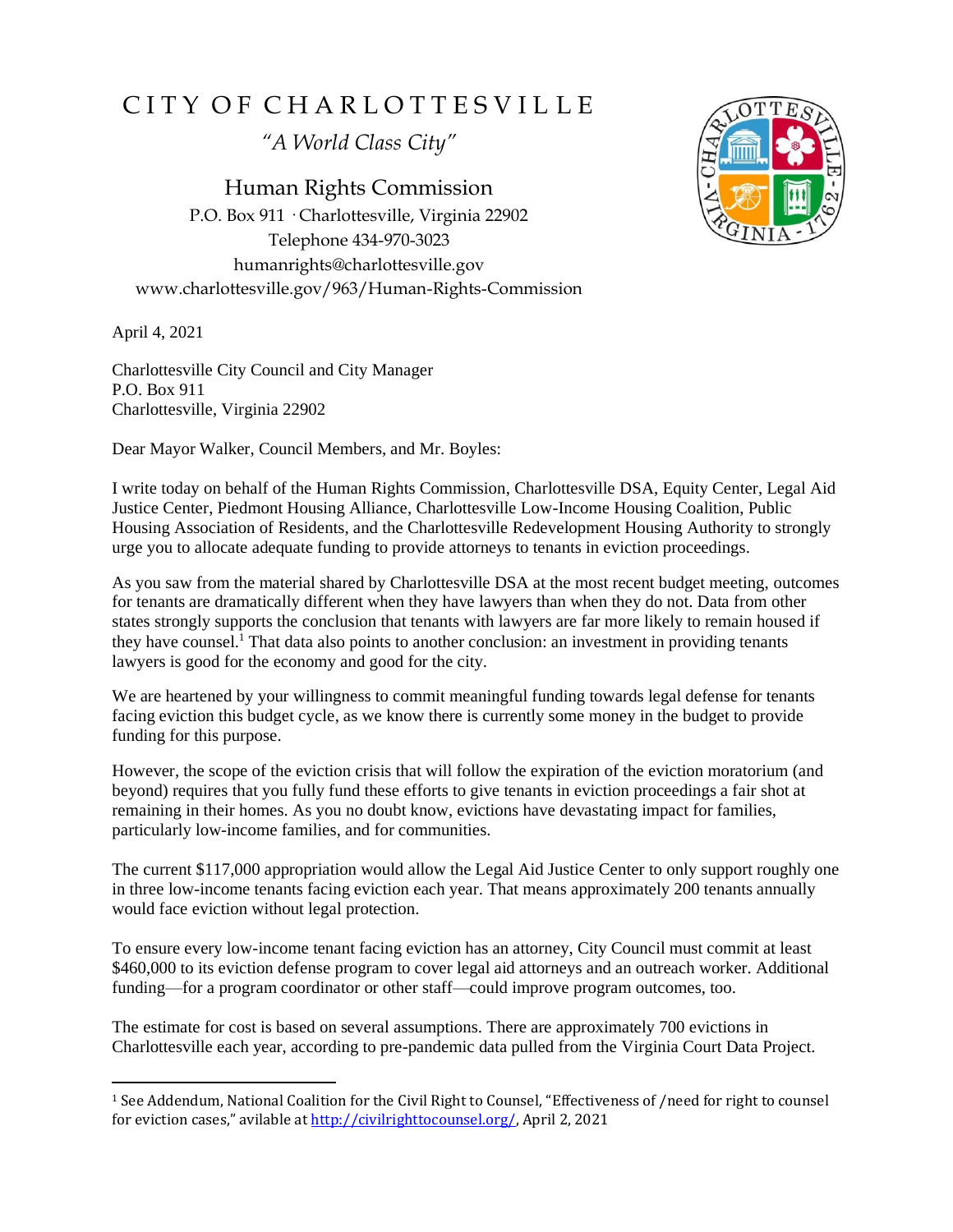According to John Pollock, Coordinator of the National Coalition for a Civil Right to Counsel, in roughly 50 percent of evictions in the first year of a RTC program, the tenant does not respond to efforts to appoint counsel. Mr. Pollock also shared that many cities have adopted an income cutoff to determine eligibility to free counsel. In most cities that have adopted an income cutoff, that threshold has been set at 200% of the poverty guideline--often also the threshold for legal aid services. In other cities, roughly 80 percent of tenants in eviction proceedings are below that standard income threshold and thus eligible to be appointed counsel. If those numbers hold true for Charlottesville, that leaves approximately 300 tenants in need of representation in the first year. Those numbers should increase after the first year, as outreach efforts and publicity push the default rate lower.

According to the Legal Aid Justice Center, a legal aid attorney can manage approximately 100 cases each year. That suggests LAJC would need to hire three full-time legal aid attorneys to administer this program. Each attorney would cost approximately \$120,000 per year, including benefits. The current \$117,000 allocation—which City Manager Boyles suggested was a "placeholder" figure at a past Budget Session—would fund the salary and most benefits for one attorney, who could handle approximately onethird of the 300 annual eviction cases. The Legal Aid Justice Center has agreed to consider hosting this program provided that (i) the program is financially sustainable, and (ii) LAJC retains appropriate control over how their staff is deployed.

For a more detailed cost analysis specific to Charlottesville, City Council might consider consulting with Stout Risius Ross, LLC, an advisory firm specializing in right-to-counsel cost-benefit analyses.

In addition, we ask the Council to commit to providing representation in subsidy termination cases as well. That category of cases would include an administrative proceeding to terminate a tenant's Section 8 voucher. The loss of such a subsidy would have profound ramifications for a tenant and their family for many years to come. Other cities that have provided a right to counsel in eviction proceedings have also covered subsidy termination cases. Charlottesville should do so, as well.<sup>2</sup>

We appreciate that Council is willing to consider this proposal this year. Please recognize the urgency of the need for this program and fund it fully. We are eager to continue our collaboration to execute such a program successfully.

Sincerely,

Mary Bau Chair, Human Rights Commission

<sup>&</sup>lt;sup>2</sup> We do not have data from the Charlottesville Redevelopment and Housing Authority on how many Section Eight voucher holders are cut off each year, though we would be eager to work with City Council to determine the legal aid capacity it would require to assist tenants in these profoundly important hearings.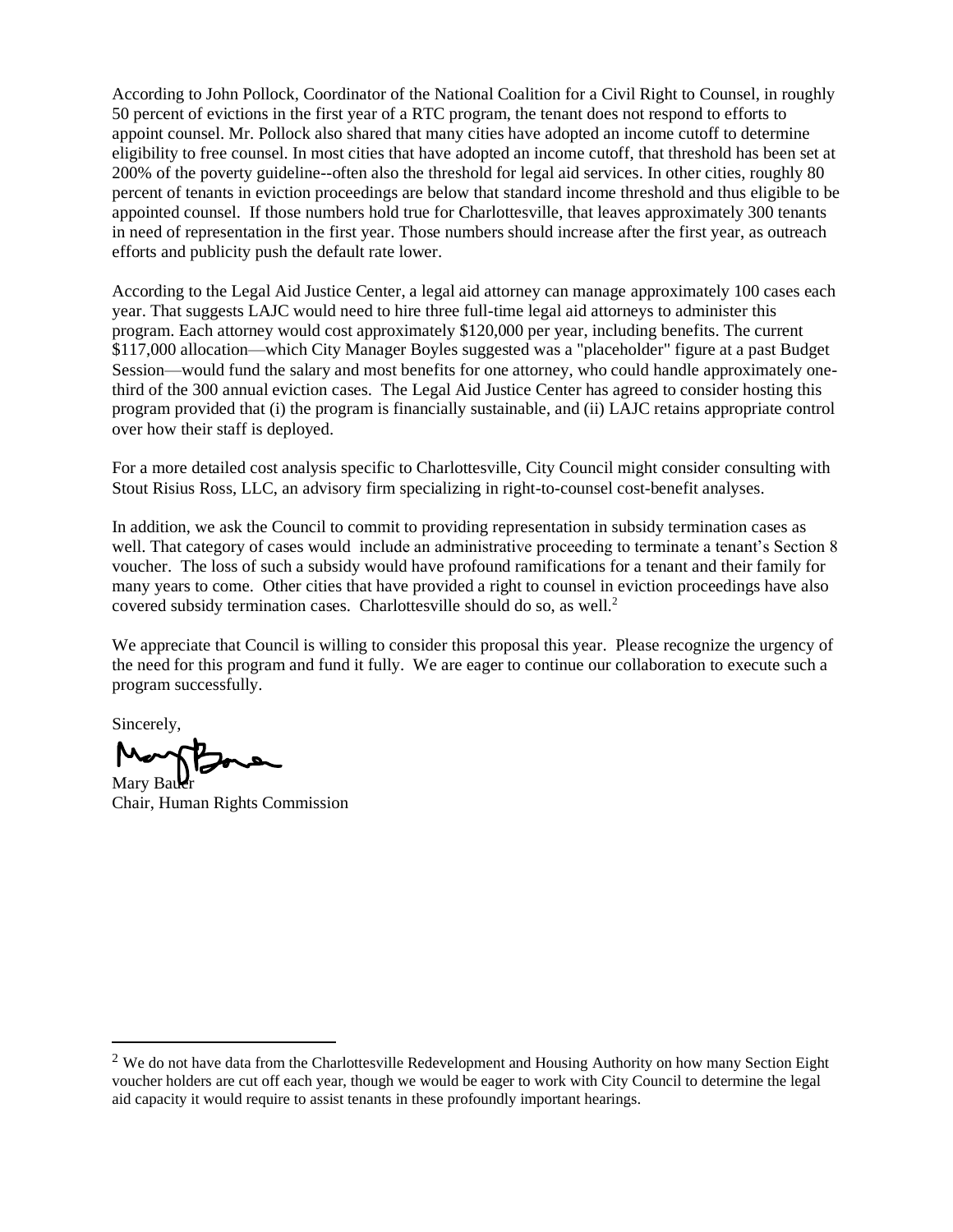

# **Effectiveness of / need for right to counsel for eviction cases**

*Last modified 4/1/21* 

#### **Results from enacted right to counsel programs**

Of the eight cities to enact a right to counsel, three have been in place long enough to have collected data about the impact:

- [New York City,](https://www1.nyc.gov/assets/hra/downloads/pdf/services/civiljustice/OCJ_UA_Annual_Report_2020.pdf) the first to provide such a right and the city with the most evictions in the country, has seen 86% of tenants remaining in their homes while the eviction filing rate has dropped by 30%. Additionally:
	- o Representation has risen from 1% to 38%;
	- $\circ$  Evictions have dropped 41%, including 15% drop in 2019 alone;  $\circ$  Eviction filings have dropped by 30%, including 20% drop in 2019 alone;  $\circ$  Default judgments have dropped 34%;
	- o Requests by tenants to bring their cases back to the Housing Court calendar on an emergency basis in order to dispute a judgment, request additional time, or raise legal issues previously not addressed have dropped by 38%.
	- $\circ$  New York City housing court judges hav[e testified th](https://www.law.com/newyorklawjournal/2018/09/24/increasing-tenants-access-to-counsel-has-raised-court-efficiency-fairness-judges-say/)at the right to counsel has made their courts more efficient and just.
- [San Francisco,](http://civilrighttocounsel.org/major_developments/1179) which enacted a right to counsel in 2018, saw a 10% filing rate drop in just one year, and two-thirds of all represented tenants are staying housed.
- [Cleveland,](https://lasclev.org/wp-content/uploads/January-2021-report-on-initial-6-months-of-Right-to-Counsel-Cleveland-high-res.pdf) which enacted a right to counsel in 2019 and launched implementation in summer 2020, released a report on the first six months of the program that found 93% of those represented avoided eviction or involuntary move, 83% who were seeking additional time to move were able to get it, and 89% of those seeking to mitigate damages were able to do so.

#### **Results from past studies**

- A [Massachusetts pilot](http://cdn.harvardlawreview.org/wp-content/uploads/pdfs/vol126_%20greiner_wolos_pattanayak_hennessy.pdf) [e](http://cdn.harvardlawreview.org/wp-content/uploads/pdfs/vol126_%20greiner_wolos_pattanayak_hennessy.pdf)xamining tenants who received full representation to those who were given day-of legal assistance found that the full representation tenants stayed in their units twice as often, saved four times as much on rent, and paid nothing to their landlords on average, compared to over \$600 for the tenants with limited legal assistance.
- A [California study](https://scholarship.law.gwu.edu/cgi/viewcontent.cgi?referer=https://www.google.com/&httpsredir=1&article=2112&context=faculty_publications) [f](https://scholarship.law.gwu.edu/cgi/viewcontent.cgi?referer=https://www.google.com/&httpsredir=1&article=2112&context=faculty_publications)ound that tenants with full representation stayed in their units three times as often as those receiving limited legal assistance or no legal assistance, and none of the full representation tenants paid their landlords anything, compared to over 50% of tenants with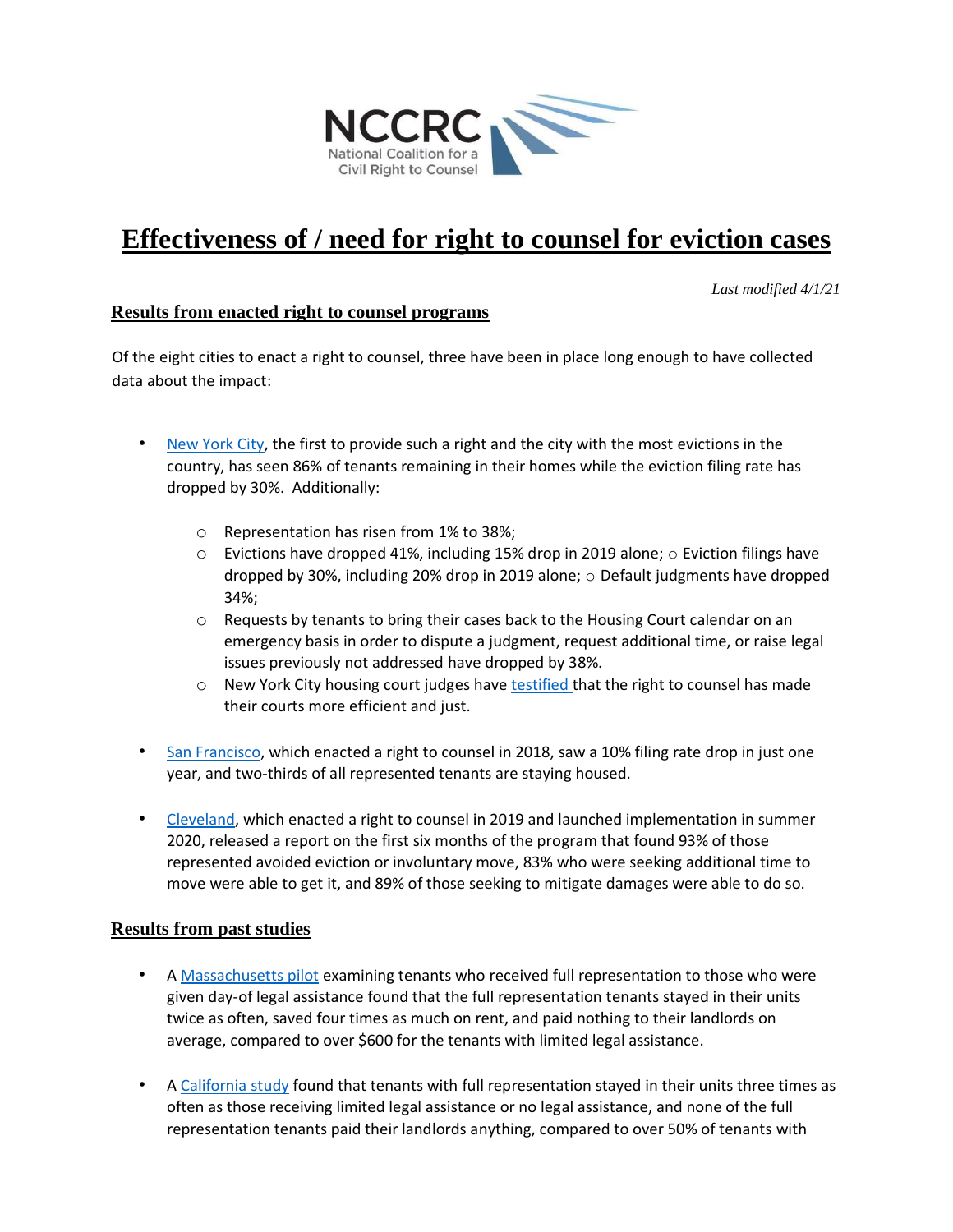limited assistance. When tenants did have to move, the fully represented tenants were given twice as long to do so.

#### 1

- In [Hennepin County Minnesota,](https://www.minnpost.com/wp-content/uploads/2018/11/2018-Eviction-Representation-Results-Study-with-logos.pdf) represented tenants were twice as likely to stay in their homes, received twice as long to move if necessary, and were four times less likely to use a homeless shelter than those without counsel. The rate of tenants who won or settled their cases was 96% for those with counsel but only 62% for those without counsel. Most dramatically, 78% of represented tenants left with a clean eviction record, compared to 6% of unrepresented tenants.
- A [Denver study](https://cclponline.org/wp-content/uploads/2017/09/Facing-Eviction-Alone-9-11-17.pdf) found that the small number of tenants able to secure counsel remained in their homes 70-100% of the time, compared to only 32% of unrepresented tenants.
- In D.C., pilots established by the Expanding Access to Justice Act found that tenants without counsel were twice as likely to be found in breach of lease, three times as likely to be subjected to writ of possession, and seven times more likely to wind up with consent judgment (which is significantly less favorable than a settlement agreement).
- In [Chicago,](https://eviction.lcbh.org/reports/legal-aid-attorneys-make-the-difference) a data analysis revealed that tenants represented by legal aid attorneys avoided eviction 78% of the time, compared to only 38% for unrepresented tenants.
- [Stout,](https://www.stout.com/en/services/transformative-change-consulting/eviction-right-to-counsel-resources) a financial analysis company that has produced extensive right to counsel reports in a number of cities, has consistently found that a right to counsel leads to more than 90% of tenants avoiding disruptive displacement. And Stout has also consistently found that a right to counsel saves millions more than it costs up front. For instance, in Philadelphia, they found that a \$3.5 million investment in right to counsel would yield \$45 million in savings.

### **Other justifications for right to counsel**

It is impossible to overstate how critical the right to counsel is, both before and during COVID-19. Eviction cases implicate virtually every basic human need a family can have: safety, mental and physical health, child custody, employment, education, and so on. Yet the massive imbalance of power between landlords and tenants in the courtroom has led to the evictions process becoming a pro forma procedure devoid of due process that nearly always yields the same result regardless of the facts or law. In Baltimore, where only 1% of tenants had representation prior to the passage of a right to counsel, a [study](https://abell.org/sites/default/files/files/cd-justicediverted216.pdf) found that 80% of tenants had a potential defense to eviction but only 8% actually successfully did so without representation. And during COVID-19, peoples' lives are literally at risk when they lose their housing, because [studies ha](https://papers.ssrn.com/sol3/papers.cfm?abstract_id=3739576)ve shown evictions during the pandemic spread disease and cause death. Plus the COVID-19 protections put into place by the federal and state governments, such as moratoria and rent relief, only become fully effective with the provision of counsel. Many tenants without counsel will be unable to secure rental assistance, or will secure it only to have their landlords evict them anyway, or will not know that the eviction violates a moratorium. The right to counsel is what makes these other protections meaningful.